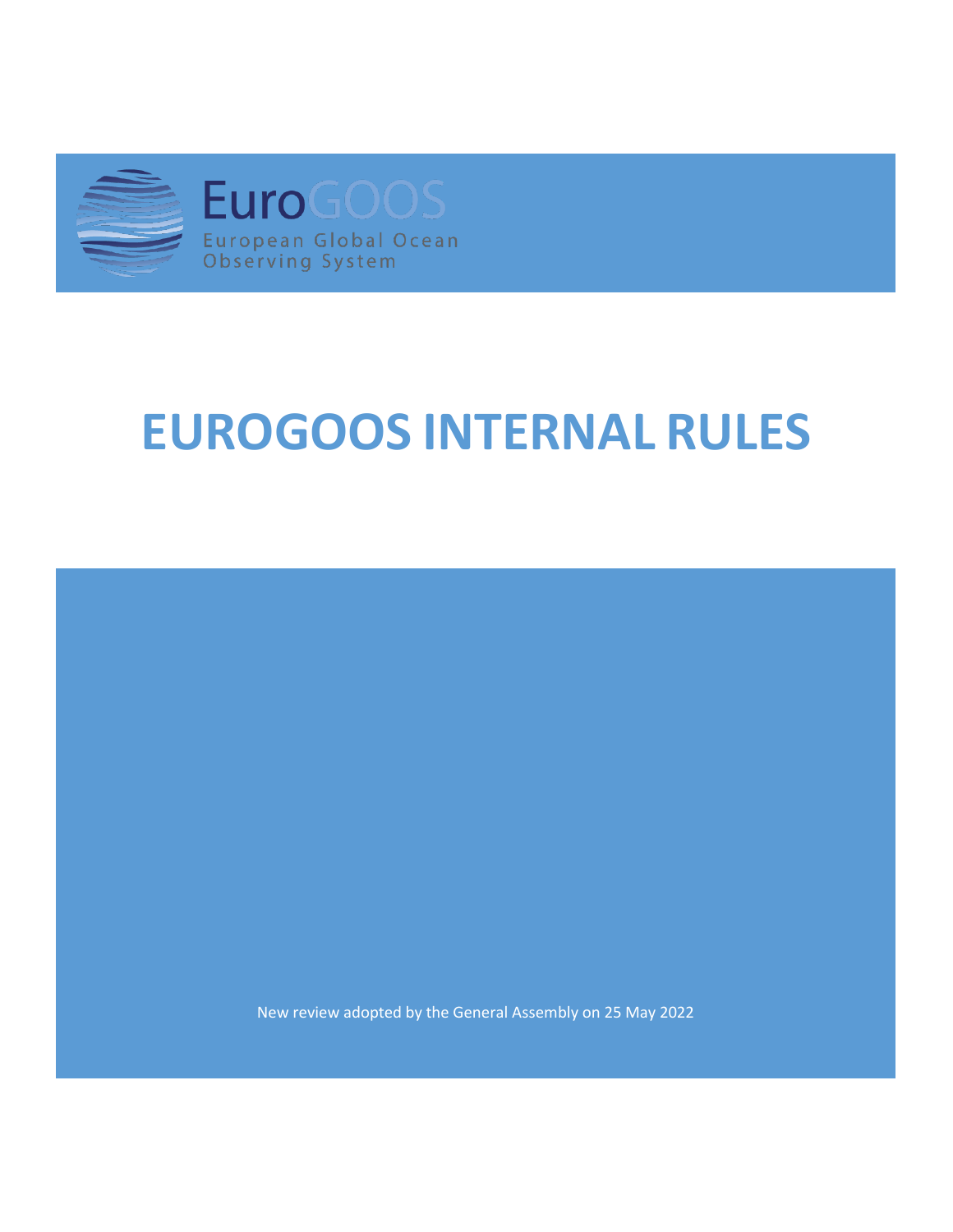#### **Contents**

| 1.                                               |                                 | Purpose                                                     |                |  |  |
|--------------------------------------------------|---------------------------------|-------------------------------------------------------------|----------------|--|--|
| 2.                                               |                                 | Membership                                                  |                |  |  |
|                                                  | 2.1.                            | Admission guidelines and criteria                           |                |  |  |
|                                                  | 2.2.                            | <b>Rights of Members</b>                                    | 3              |  |  |
|                                                  | 2.3.                            | <b>Obligations of Members</b>                               | $\overline{4}$ |  |  |
|                                                  | 2.4.                            | Resignation of a Member                                     | $\overline{4}$ |  |  |
|                                                  | 2.5.                            | Participation of non-Members                                | $\overline{4}$ |  |  |
| 3.                                               | <b>ROOSs</b>                    |                                                             | $\overline{4}$ |  |  |
| 4.                                               |                                 | <b>General Assembly</b>                                     |                |  |  |
|                                                  | 4.1.                            | Representation                                              | 5              |  |  |
|                                                  | 4.2.                            | Preparation of a General Assembly Meeting                   | 5              |  |  |
|                                                  | 4.3.                            | Meetings                                                    | 6              |  |  |
| 5.                                               |                                 | The Executive Directors Board                               |                |  |  |
|                                                  | 5.1.                            | Composition and mandates                                    | 6              |  |  |
|                                                  | 5.2.                            | Obligations of the Members of the Executive Directors Board | 7              |  |  |
|                                                  | 5.3.                            | Meetings                                                    | 7              |  |  |
|                                                  | 5.4.                            | Decisions in writing                                        | 7              |  |  |
|                                                  | 5.5.                            | <b>Tasks</b>                                                | 7              |  |  |
| 6.                                               |                                 | The Chair                                                   |                |  |  |
| 7.                                               |                                 | Establishment of subsidiary bodies                          |                |  |  |
| 8.                                               | The Office                      |                                                             | 8              |  |  |
| 8.1.                                             |                                 | Staff                                                       | 8              |  |  |
|                                                  | 8.2.                            | Mandate of the Secretary General                            | 8              |  |  |
|                                                  | 8.3.                            | Specific tasks                                              | 9              |  |  |
| 9.                                               |                                 | Policy matters                                              | 9              |  |  |
|                                                  |                                 | 10. Financial Regulations                                   | 10             |  |  |
|                                                  | 10.1.                           | <b>Budget</b>                                               | 10             |  |  |
|                                                  | 10.2.                           | Contributions                                               | 10             |  |  |
| Attachment 1 Working Groups and Task Teams<br>11 |                                 |                                                             |                |  |  |
|                                                  | Attachment 2. Member fees<br>12 |                                                             |                |  |  |
| Attachment 3. Change log<br>13                   |                                 |                                                             |                |  |  |

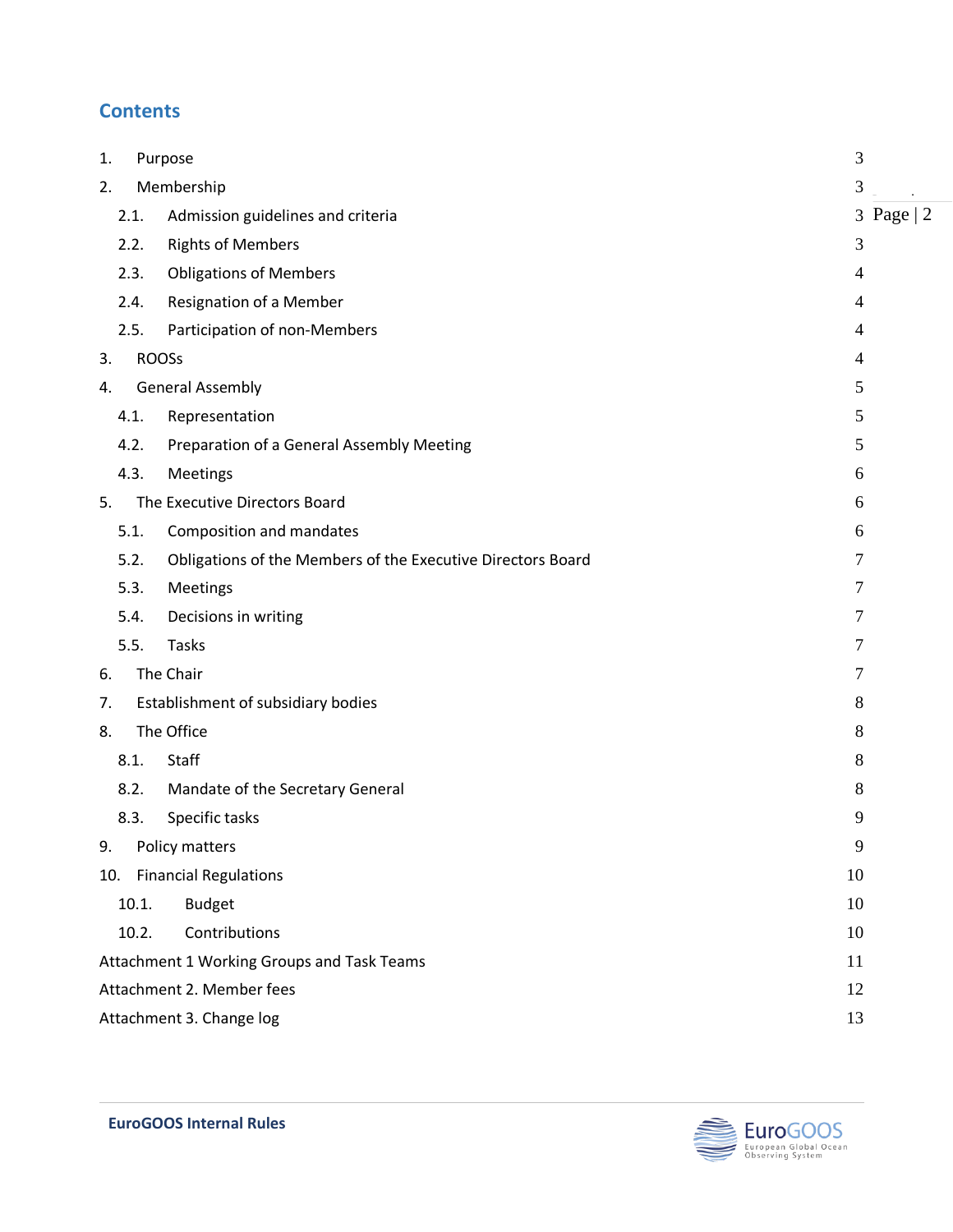#### **Status of the Internal Rules**

The Internal Rules are supplementary and subordinate to the Articles of Association of the EuroGOOS AISBL, an international Non-Profit Association registered under Belgian law on 18 February 2013. In the case of any contradiction between the Internal Rules and the Articles of Association, the latter shall prevail.

<span id="page-2-0"></span>**1. Purpose**

To achieve the purposes of the Association (Art. 2 of the Articles of Association) EuroGOOS AISBL will base its activities on a strategic programme and a work plan which will be updated annually.

#### <span id="page-2-1"></span>**2. Membership**

#### <span id="page-2-2"></span>*2.1. Admission guidelines and criteria*

Agencies, institutes, companies and other organizations working in the field of operational marine services or related marine research, from any country bordering the European seas, may apply to become a member of EuroGOOS AISBL.

An organization may be admitted as member, if it supports the aims and objectives of EuroGOOS AISBL. The application shall be submitted in writing, describing the tasks and activities, indicating the status of the institution and its relations with other marine institutions in its home country. The head of the applying institution, or a representative of the head, will be invited to attend the next Annual General Assembly Meeting to present the institution before the Assembly takes a decision.

#### <span id="page-2-3"></span>*2.2. Rights of Members*

The Members enjoy the rights given by the Articles of Association from the moment they are approved by the General Assembly. These rights also include the following:

- Eligibility to the Executive Directors Board and all subsidiary bodies;
- Propose experts for Association working groups and task teams, and new topics of activities;
- Reception of copies of the Articles of Association and the Internal Rules;
- Participate in meetings (including General Assembly Meetings), workshops, conferences, and other events organized by the Association;
- Receive information and consultation on an on-going basis about the activities of the Association;
- Receive information about European and global developments in the areas of the Association's purpose;
- Benefit from the information service provided by the Association, whether in print or electronically;
- Contribute to the Association position papers or other documents;
- Use Association position papers and other documents (e.g. standards or best practices) to contribute to national and institutional policies and decisions, or for seeking grants and other funding opportunities;
- Contribute to the Association community responses to policy consultations;



 $\frac{1}{p}$ Page  $\mid$  3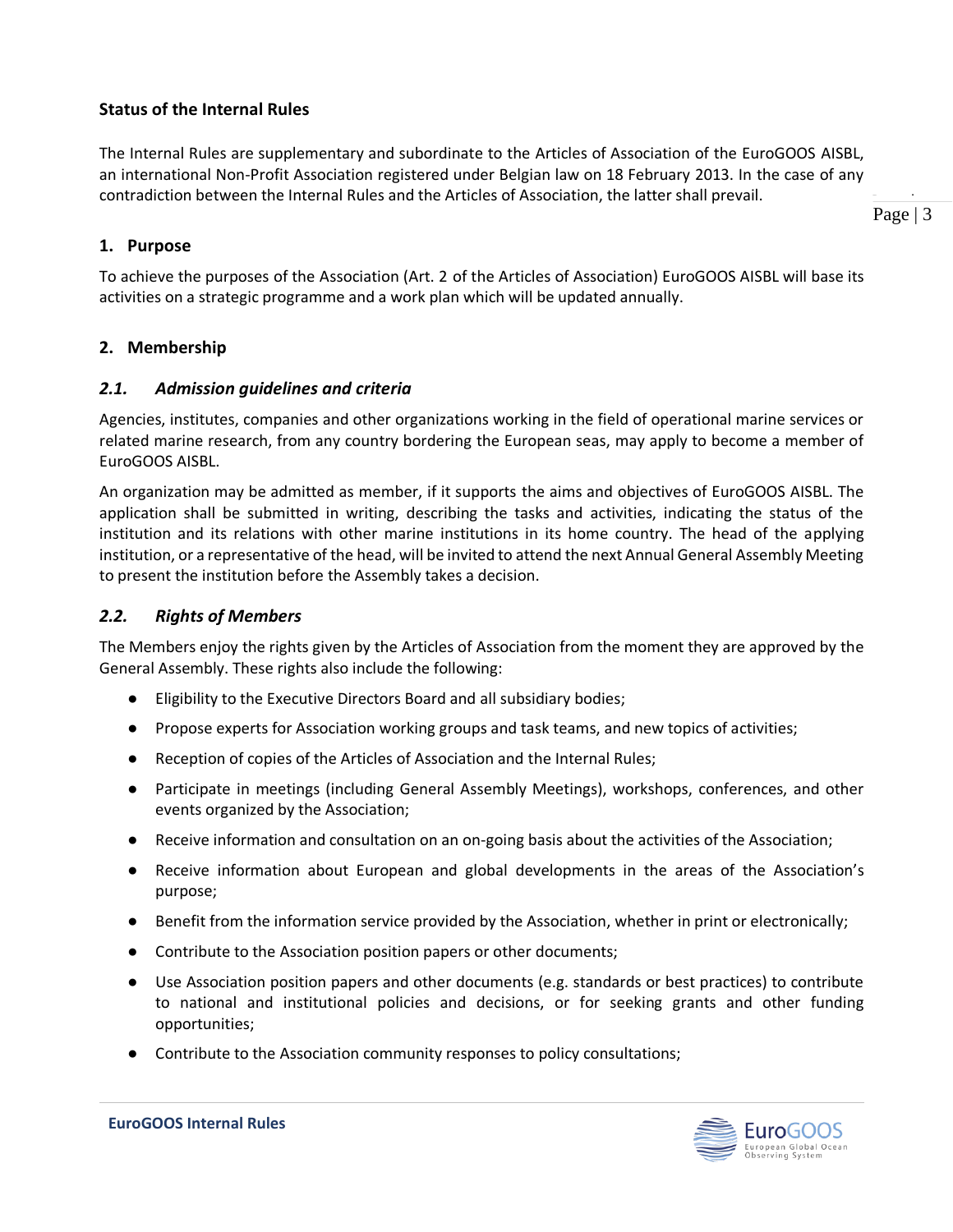- Achieve a pan-European position on the development of ocean observing services and underlying research and development;
- Representation by the Office and Executive Directors Board at the events and exhibitions of relevance, at regional, pan-European or international levels;
- $\frac{1}{p}$ • Promotion of Members' announcements via the Association communication (website, newsletter,  $\text{Page} | 4$ <br>cosial modia ats) social media, etc.).

Each Member has one vote; it is expressly understood, however, that Members from the same country shall use their best efforts to adopt a common position.

#### <span id="page-3-0"></span>*2.3. Obligations of Members*

Each Member shall appoint one Delegate who is authorized to act on behalf of the institution. The Delegate shall ensure that information concerning the activities of the Association is circulated throughout the Member institution, as appropriate.

Members contribute to working groups and other subsidiary bodies through appointed experts from their organization. The experts undertake to make an active contribution to the activities of the bodies, in particular by ensuring attendance in all appropriate meetings and producing written contributions as required.

Members contribute an annual membership fee; the rate determined by the General Assembly is enclosed with the Internal Rules.

#### <span id="page-3-1"></span>*2.4. Resignation of a Member*

A Member may decide to leave the Association. Notification shall be made in writing to the Chair at least six months prior to 31 December of the relevant year. The Member's departure shall take effect as of 1 January of the following year. A Member remains liable for its commitments made prior to the notification of its decision to leave, unless agreed differently by the remaining Members.

#### <span id="page-3-2"></span>*2.5. Participation of non-Members*

Institutions of relevance to the purpose of the Association may be invited to the General Assembly Meeting or the meetings of subsidiary bodies as observers (no voting rights).

#### <span id="page-3-3"></span>**3. ROOSs**

Regional Operational Oceanographic Systems (ROOSs) are regional components of the Association. ROOSs are essential for the coordination and development of operational collaboration and joint service production in the European regions. The objectives, activities, and governance of the ROOSs are agreed in Memorandums of Understanding (MoU) signed between the Members of the Association in this region and non-Members. Links at the pan-European level are made through the Association. The Association and the ROOSs closely communicate to maximize opportunities for Members and increase awareness of the regional needs and opportunities related to the purpose of the Association. The Association involves ROOSs in relevant regionalscale activities and collaborations.

Each ROOS has Chair and Co-Chair. Chairs report annually to the EuroGOOS General Assembly, participate in dedicated meetings with EuroGOOS Executive Directors Board, channel the EuroGOOS position regionally, amend the procedures as agreed at the EuroGOOS General Assembly Meetings.

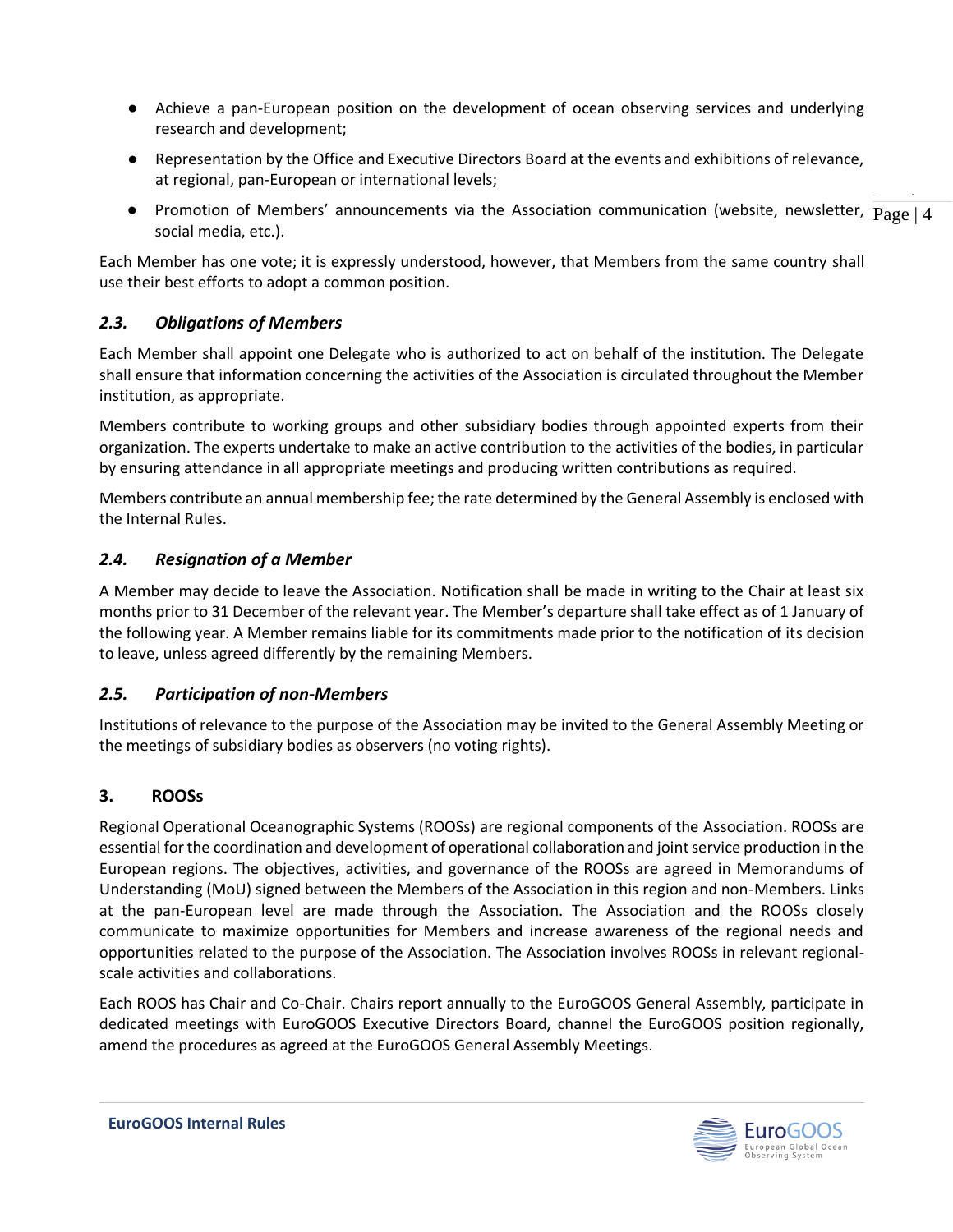The Chair and Co-Chair must ensure that the ROOS operates on equal opportunities policy in all aspects, based upon gender equality and equal opportunities for all. When participating in calls for proposals the collective interest of the EuroGOOS and ROOS must be ensured and all information is shared within the network.

 $\frac{1}{p}$  $P_{\text{reco}}$  is the help of ROOSs to fulfil the tasks, an agreement with the ROOSs is required, including economic  $P_{\text{age}} \mid 5$ When initiatives with other institutions, e.g. EEA, EMSA and ICES, are taken, the Association has to provide transparent information to the ROOSs. If the Association takes over any tasks through external agreements and support for ROOS activities.

ROOSs will cooperate and exchange experience especially with neighbouring ROOSs. The present Association ROOSs are:

- The Arctic Regional Ocean Observing System, Arctic ROOS;
- The Baltic Operational Oceanographic System, BOOS;
- The Ireland-Biscay-Iberia Regional Operational Oceanographic System, IBI-ROOS;
- The Mediterranean Operational Network for the Global Ocean Observing, MONGOOS, which also acts as a GOOS Regional Alliance in the Mediterranean Sea; and
- The North West Shelf Operational Oceanographic System, NOOS.

Additionally, the Association cooperates through a MoU with Black Sea GOOS.

#### <span id="page-4-0"></span>**4. General Assembly**

#### <span id="page-4-1"></span>*4.1. Representation*

Each Member is represented in the General Assembly by nominating its Delegate who is authorized to take decisions on behalf of the institution.

#### <span id="page-4-2"></span>*4.2. Preparation of a General Assembly Meeting*

A preliminary notice of the General Assembly Meeting, giving the proposed dates, venue, and type (personal, virtual or hybrid) and including the provisional agenda, shall be sent by the Secretary General to the Members at least two months in advance. Notice of an Extraordinary General Assembly Meeting should be sent to the Members immediately after the decision of the Executive Directors Board (Art. 8 para 11 of the Articles of Association). For an Adjourned General Assembly Meeting the notice shall be sent out not later than two weeks after the General Assembly Meeting, that initiated the Adjourned General Assembly Meeting.

The Annual General Assembly Meeting shall cover (when relevant) the following items:

- Reports by:
	- Chair,
	- Secretary General,
	- Subsidiary bodies,
	- ROOSs;
- Information about the outcome of relevant EC-projects;
- Membership issues;
- Approval of new activities and subsidiary groups;
- Approval of the work plan;
- Financial matters and approval of the annual accounts;
- Elections of the Executive Directors Board;

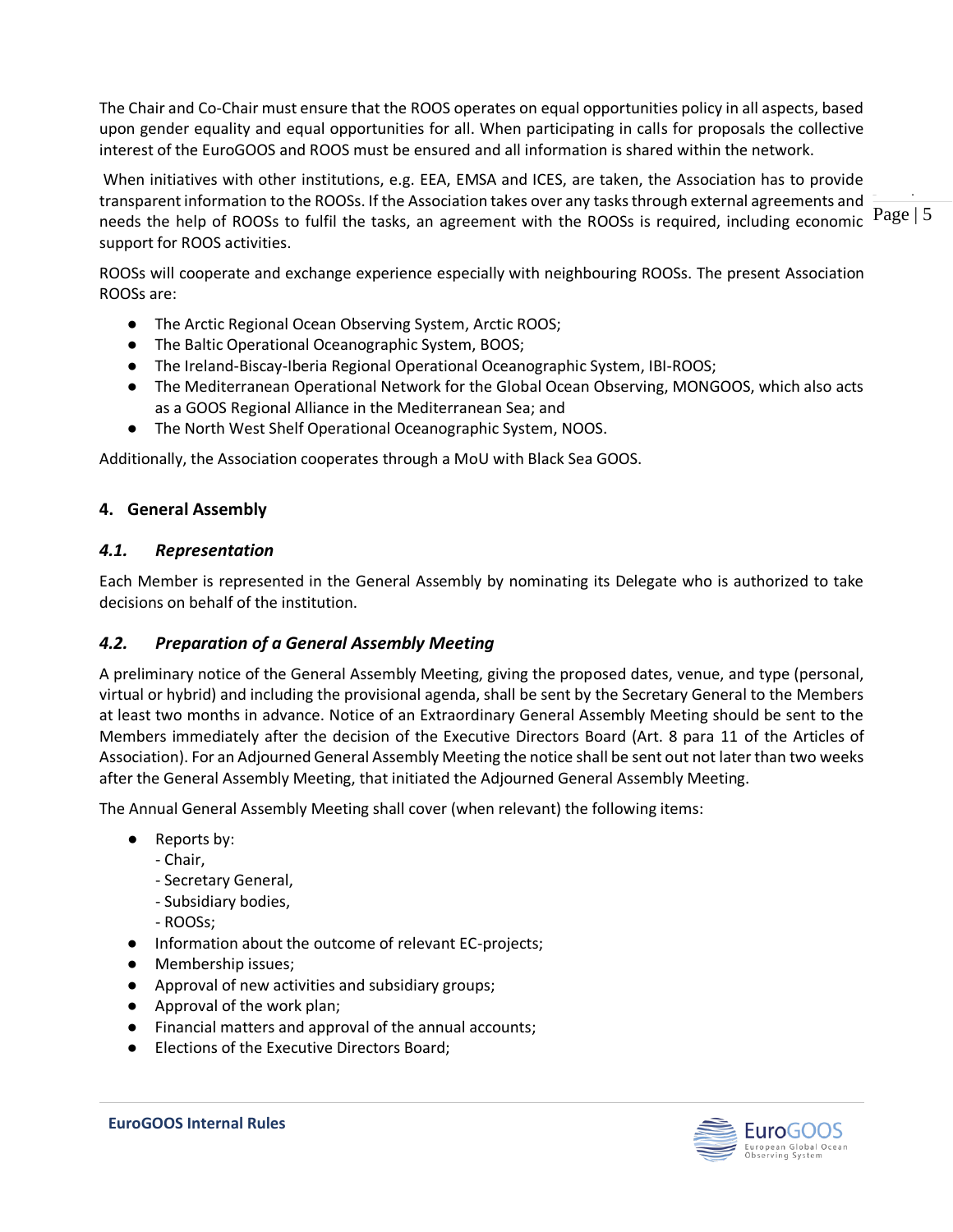- Next General Assembly;
- Any other Business.

In the notice, the Secretary General shall indicate whether any vacancies are to be filled on the Executive Directors Board and which members of the Executive Directors Board wish their names to go forward for reelection and shall invite further nominations.

 $\frac{1}{p}$ Page  $\mid 6 \rangle$ 

Members may request to insert any additional items in the agenda. Such request must reach the Office at least four weeks before the General Assembly Meeting. The Secretary General shall inform all Members of the additional items by sending an updated agenda at least three weeks before the General Assembly Meeting by any means of communication.

Documentation and information relating to the items on the agenda shall be circulated amongst Members in advance of the meeting at least two weeks before the meeting to allow Members an opportunity to consider them.

#### <span id="page-5-0"></span>*4.3. Meetings*

General Assembly Meetings are held in privacy. The Executive Directors Board may decide to invite guests and experts to specific sessions of the meeting. The meeting may revoke this decision at any time.

If the General Assembly does not decide the date and venue or the format (in person, virtual or hybrid) of the next Annual General Assembly Meeting this shall be determined by the Executive Directors Board at least six months in advance of the meeting.

The report of the General Assembly Meetings are produced by the Office, reviewed by the Delegates, and signed by the Chair and the Vice-Chair. The report must include date and time, list of attendees, decisions and actions agreed at the meeting and a summary of the speakers' statements. The actions and decisions of the meeting must be held in a register by the Office. The report shall be at the disposal of the Members on the website of the Association (Members' pages restricted to the public).

#### <span id="page-5-1"></span>**5. The Executive Directors Board**

#### <span id="page-5-2"></span>*5.1. Composition and mandates*

The Executive Directors Board should be composed of high-ranking representatives of the Members who are skilled in the management of oceanographic institutions and have a long-standing experience in pan-European and international oceanographic collaboration and coordination. The composition of the Executive Directors Board should take account of an equal regional distribution, and as broad as possible diversity of expertise, as well as gender diversity. As a general rule, there should not be more than one member from the same country to ensure regional diversity. If not all available positions in the Board can be filled following the above rules, one additional candidate for a particular country is allowed to broaden and complement the Board's expertise and capacity.

The Executive Directors are elected by the General Assembly. The call for nomination of candidates for the Executive Directors Board is launched two months before the General Assembly Meeting at which the elections should take place; the applications should be submitted at least two weeks before the elections by the General Assembly.

Before the first three-year term of an Executive Director ends he / she should indicate three months in advance whether he / she stands for re-election. If there are more candidates than vacancies, there shall be a vote by

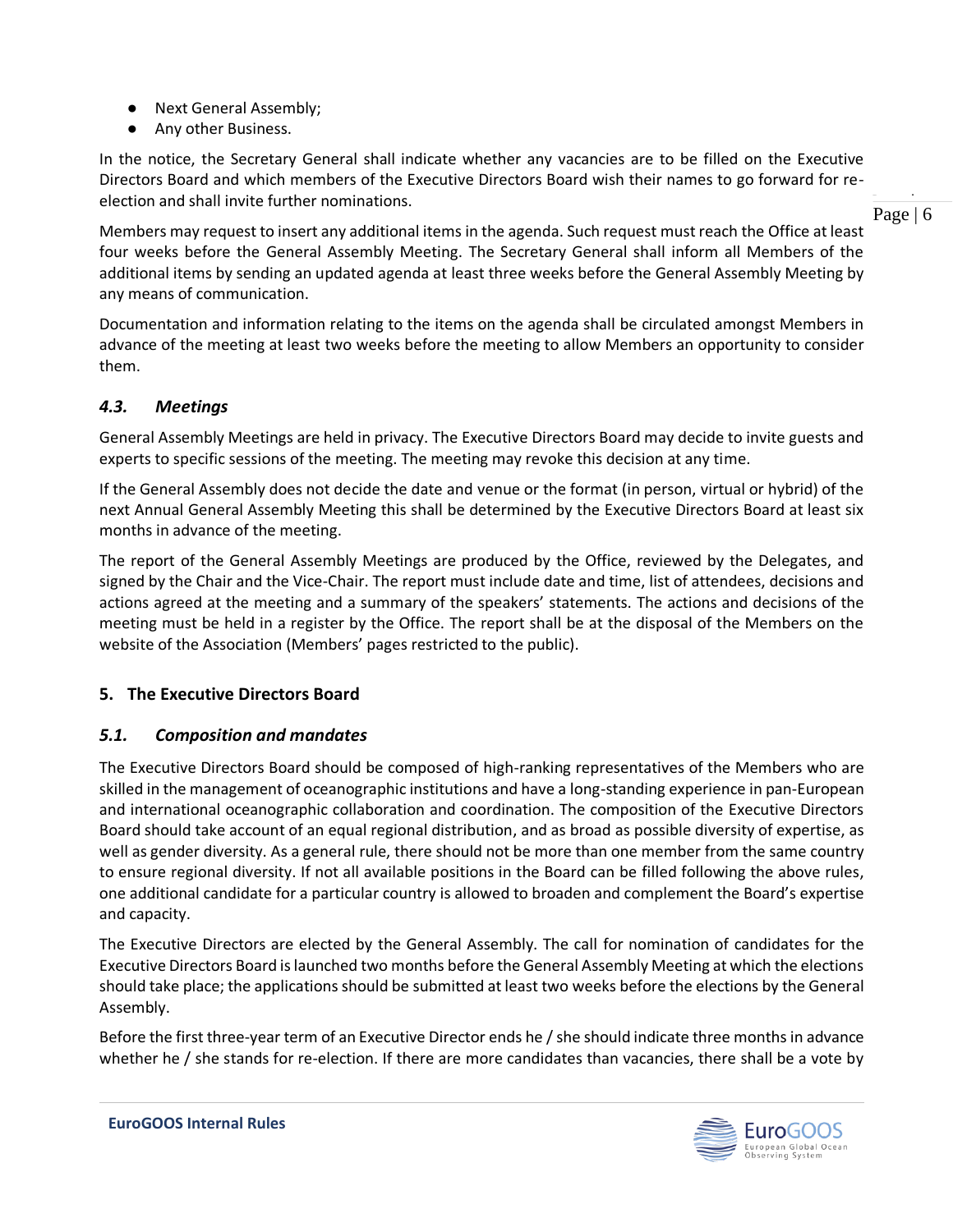secret ballot. Members shall vote for the same number of candidates as there are vacancies. The candidates receiving the most votes shall be eligible to fill the vacancies.

 $\frac{1}{p}$  $P_{\text{mean}}$  is the shall defined mandate period may be increased but cannot exceed eight years overall. Person, passing the  $P_{\text{age}}|7$ A maximum of six years may be served if the member is re-elected after three years. Six years of total combined mandate period on the Executive Directors Board remains as the maximum unless the Board member is elected Chair or Vice-Chair during his / her last year. If elected as Chair or Vice-Chair during his / her last year, the total combined mandate period at the Executive Directors Board, may be re-elected after six years.

#### <span id="page-6-0"></span>*5.2. Obligations of the Members of the Executive Directors Board*

The members of the Executive Directors Board exercise their responsibilities and tasks in a pro-active manner. They participate in the Executive Directors Board's regular meetings.

#### <span id="page-6-1"></span>*5.3. Meetings*

The Executive Directors Board meets as often as appropriate, normally four times per year. The rules of procedure for General Assembly Meetings are to be applied accordingly. The Chairs of the ROOS and subsidiary bodies are invited to participate in the meetings of the Executive Directors Board without having a vote. The Executive Directors Board may decide to meet virtually.

#### <span id="page-6-2"></span>*5.4. Decisions in writing*

<span id="page-6-3"></span>Written consultation can be used when necessary.

#### *5.5. Tasks*

The Executive Directors have the following tasks:

- To represent the Association, in agreement with arrangements made within the Executive Directors Board and the Office;
- To ensure the policies and practices of the Association are in keeping with its purpose;
- To decide about the setting of strategic priorities and the planning of activities of the Association and propose the annual work programme to the Annual General Assembly;
- To support the Office with implementation of the strategic plan and the work programme;
- To follow the work of the Office and to mandate the Secretary General to validly represent and legally bind the Association with regard to matters as decided by the Executive Directors Board (Art. 11 para 2 of the Articles of Association);
- To prepare the General Assembly Meetings together with the Office;
- To propose the membership contributions to the General Assembly;
- To fulfil further duties and assignments delegated to the Executive Directors Board by decision of the General Assembly.

#### <span id="page-6-4"></span>**6. The Chair**

The Chair and the Vice-Chair are proposed by the Executive Directors Board for election by the General Assembly for a three years term. When the three years term of the Chair and the Vice-Chair ends the Executive Directors Board either proposes them for re-election for another two years or proposes new candidates. If the General Assembly agrees with the proposal the respective persons have to be elected or re-elected as members of the Executive Directors Board.

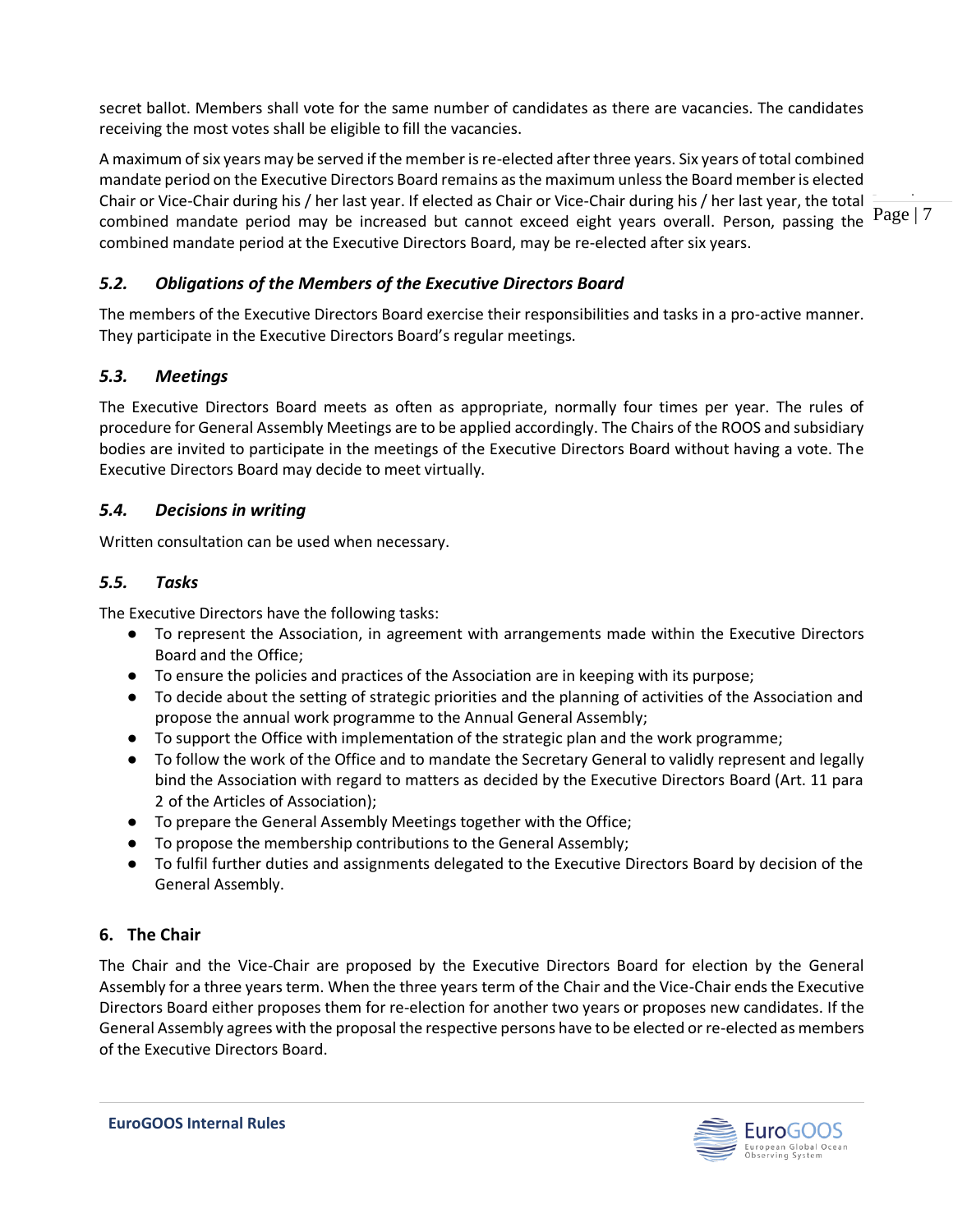The Chair chairs the General Assembly Meetings and the meetings of the Executive Directors Board.

The Chair is responsible for the vision and the leadership of the Association. Working closely with the Executive Directors Board and the Secretary General, the Chair represents the Association externally and fosters collaboration with other institutes, agencies and policymakers at European and International level.

 $\frac{1}{p}$ Between meetings of the Executive Directors Board the Chair interacts with the Secretary General to ensure  $\frac{1}{2}$   $\frac{1}{2}$   $\frac{1}{8}$   $\frac{1}{8}$ the implementations of the decisions of the General Assembly and the Executive Directors Board.

The Vice-Chair has to perform the Chair's duties in his / her absence and those tasks as have been delegated to him / her by the Executive Directors Board.

#### <span id="page-7-0"></span>**7. Establishment of subsidiary bodies**

The General Assembly or the Executive Directors Board upon authorization by the General Assembly may establish and dissolve subsidiary bodies as seems appropriate and decide about their Terms of Reference (ToR) including the duration, the composition of the body, the nomination of the Chair and the rules of procedure.

The Association operates with two kinds of subsidiary bodies:

- working groups;
- observational task teams.

The working groups and task teams established by the Association will work under the Articles of Association unless decided otherwise.

Existing working groups and task teams are listed in Attachment 1 to these Internal Rules.

Unless otherwise decided by the General Assembly a subsidiary body is open for participation by all Members, including all members of the ROOS, who are interested in the work and willing to contribute to the objectives. Participating Members have to inform the Association about the expert they are nominating. ROOSs will contribute in developing priorities for subsidiary bodies and give support to the bodies by providing expertise.

Each subsidiary body has a Chair (nominated amongst EuroGOOS Member representatives) and may elect one or two Co-Chairs. Chair and Co-Chair(s) are elected by the members of the subsidiary body for a three-year term renewable once upon re-election for another two years (according to the mandate rules of the EuroGOOS Executive Directors Board). Newly elected Chair and Co-Chair(s) are approved by the EuroGOOS Executive Directors Board.

#### <span id="page-7-1"></span>**8. The Office**

#### <span id="page-7-2"></span>*8.1. Staff*

The procedure for advertising the post, selecting candidates and appointing the Secretary General is left to the discretion of the Executive Directors Board which submits its proposal for appointment to the General Assembly. The power to appoint or remove other Office staff is delegated from the General Assembly (Art. 11 para 1 of the Articles of Association) to the Secretary General. The Secretary General informs the Executive Directors Board about any appointment or removal. The staff can be seconded by Members upon reimbursement by the Association, contracted or employed directly by the Association.

#### <span id="page-7-3"></span>*8.2. Mandate of the Secretary General*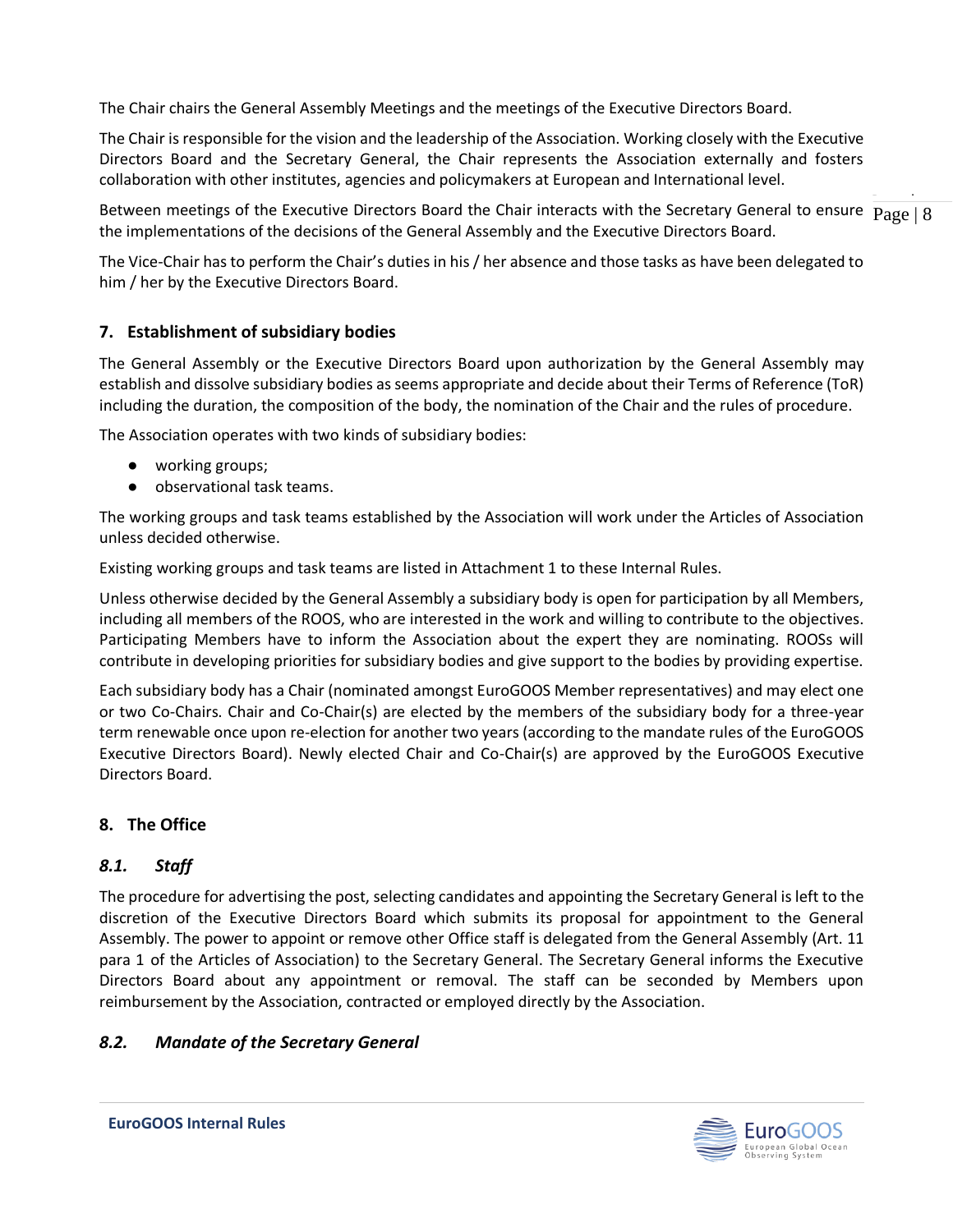The Secretary General validly represents and legally binds the Association with respect to those matters which have been delegated to him / her by the Executive Directors Board in accordance with Article 10, para11 of the Articles of Association. With the consent of the Chair the Secretary General is authorized to deal with requests by third parties to be informed about the resolutions of the General Assembly.

#### <span id="page-8-0"></span>*8.3. Specific tasks*

 $\frac{1}{p}$ Page  $|9$ 

Within his / her tasks (Art. 11 para 2 of the Articles of Association) the Secretary General shall:

- Keep Members informed with respect to the activities of the Association;
- Bring to Member's notice any work or problems which might be of their interest;
- Inform Members about the outcome of relevant meetings, conferences and other events, he / she or other Office staff attended on behalf of the Association;
- Support the promotion of the ROOSs strategies for regional science plans and priorities as well as of projects of the ROOSs;
- Organise practical support for meetings of subsidiary bodies and ROOSs;
- Support publishing of reports for the subsidiary bodies and the ROOSs, when required.

Secretary General informs the Executive Directors Board on a regular basis for coming conferences/external meetings and gives an overview of those attended by the Office.

The highest priority specific objectives for the Office for each year will be prepared together with a short report on progress against previous year's objectives for discussion at the first meeting of the year of the Executive Directors Board.

#### <span id="page-8-1"></span>**9. Policy matters**

The Association operates an equal opportunities policy in all aspects of its operation, based upon gender equality and equal opportunities for all. It takes care to ensure the fairest possible balance between the players represented in its bodies.

The Association supports European marine initiatives with the objective of maximizing the benefit for the Members and the development of operational oceanography in Europe.

The Association may establish co-operation including non-members for realization of its purpose. Such cooperation shall be properly documented in writing and established in the collective interest of the Members of the Association. Participation in established groups is optional for Members of the Association and nonmember can participate in these groups providing this is of benefit for the Members.

Before participating in calls for proposals in respect of externally funded projects and signing agreements or contracts with relevant third parties, including external funding of activities, the Office consults the Executive Directors Board to ensure that the Association is acting in their collective interests. A set of principles should be followed by the Office when engaging in external projects:

- the project should be relevant to operational oceanography and the strategic objectives of EuroGOOS AISBL, acting in the collective interest of the EuroGOOS AISBL Members;
- there is no anticipated negative impact on EuroGOOS AISBL or the core activities of the Office, required resources, such as personnel or co-funding (when required), can be made available;
- all efforts should be made to avoid any potential competition with EuroGOOS Members (to the extent that such information is available);
- when appropriate, the regional cooperation and the involvement of ROOSs and Members is promoted.

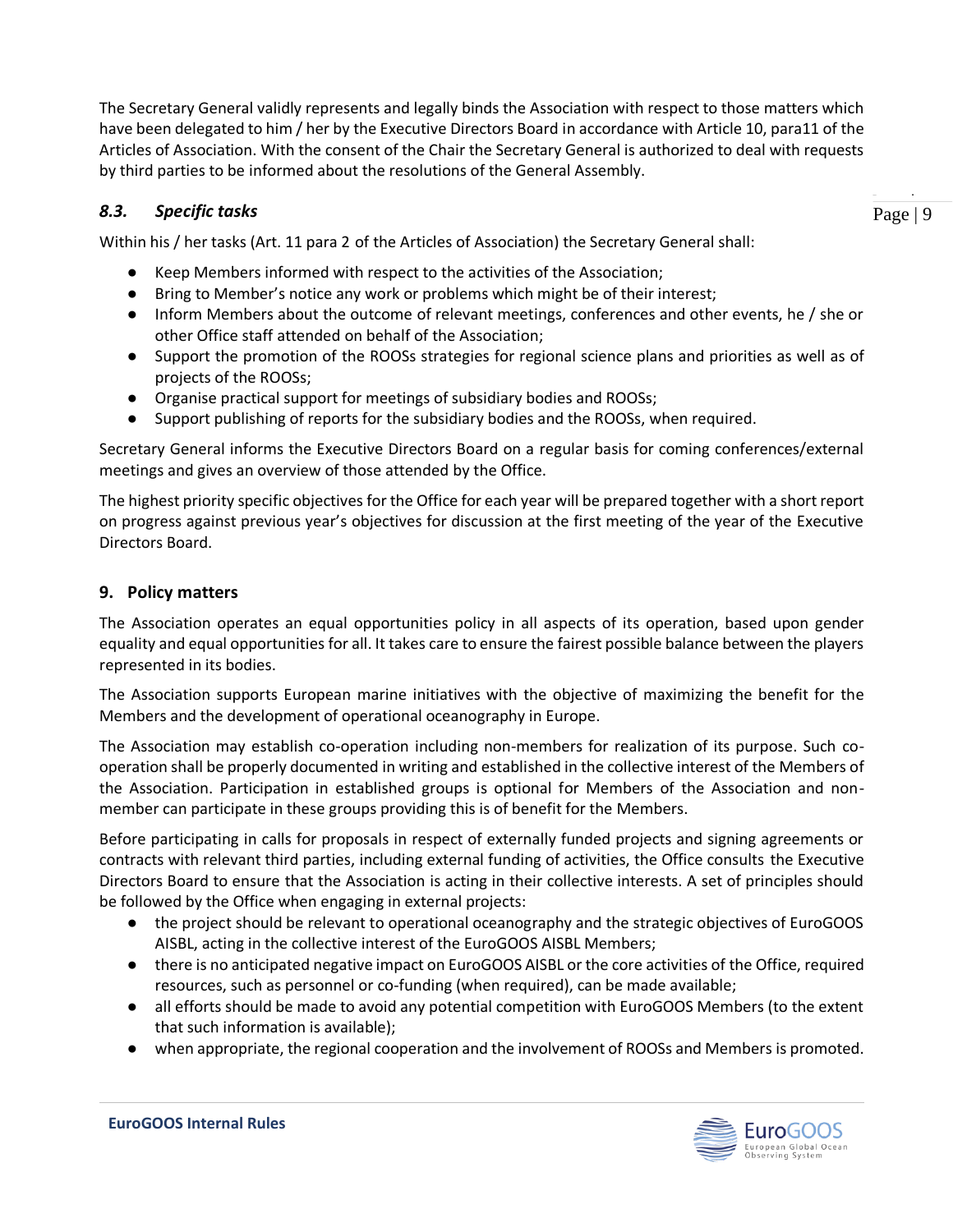#### <span id="page-9-0"></span>**10. Financial Regulations**

#### <span id="page-9-1"></span>*10.1. Budget*

 $\frac{1}{p}$ Page | 10 The financial administration shall be effected in accordance with the annual budget approved by the General Assembly. The budget shall reflect the estimated income and costs and shall be calculated on the basis of the Euro. The Secretary General is accountable for the budget and shall ensure that expenses and commitments are in conformity with the budget provisions. Any expenditure or commitment over the agreed annual budget, or for a period beyond the annual budget must be approved by the Executive Directors Board.

As a safeguard against unexpected developments, the Association shall also have at its disposal a reserve fund, the amount of which shall be determined by the General Assembly.

The Association's income includes membership contributions, external funding from international or EU bodies, institutions or associations and specific gifts or money, property or other assets (Art. 12 of the Articles of Association) as well as income from secondary commercial and profitable activities (Art. 2 para 4 of the Articles of Association). Provided that the Association has carried out sufficient due diligence to ensure that the acceptance of funding or gifts will not cause embarrassment or reputationally impact the Members. Furthermore, the Association shall keep a register of any gifts and make this register available to members for inspection upon request.

Members shall bear their own costs for attending meetings and participation in the activities of the Association.

#### <span id="page-9-2"></span>*10.2. Contributions*

The General Assembly, as advised by the Executive Directors Board, fixes the contribution rate, at the latest twelve months before the date at which the new rate shall come into effect. If a change of contribution is required at a shorter notice to Members, this has to be agreed by an Extraordinary General Assembly called for the purpose.

The current contribution rates of the Members coincide with those levied by EuroGOOS and are enlisted in the Attachment 2.

The General Assembly Meeting on May 2014 voted for a new scheme for the calculation of contributions which is based on a balanced Grand National Product (GNP) scheme. It is additionally suggesting a per organization approach, than by country. The new scheme took effect as of 1 January 2016. Details and updated contributions are enlisted in the Attachment 2.

Members shall be prepared to contribute additionally to the costs of running the Association by contributions in kind to activities such as hosting meetings, organizing workshops, ad hoc study groups or pilot projects, rendering consultancy services to national and multilateral bodies, employing consultants, financing publications, providing for their own costs of communications.

Contributions shall be paid within the deadlines set by the Executive Directors Board.

Bank fees related to any payment shall be borne by the sender.

Any payment made by a Member on whatever ground may, without prior notice, be allocated by the Executive Directors Board to the earliest outstanding debt incurred by this Member.

If a Member fails to pay the contribution despite a formal request, the Executive Directors Board may decide that the Association will cease to provide services to that Member until the contribution is paid in full.

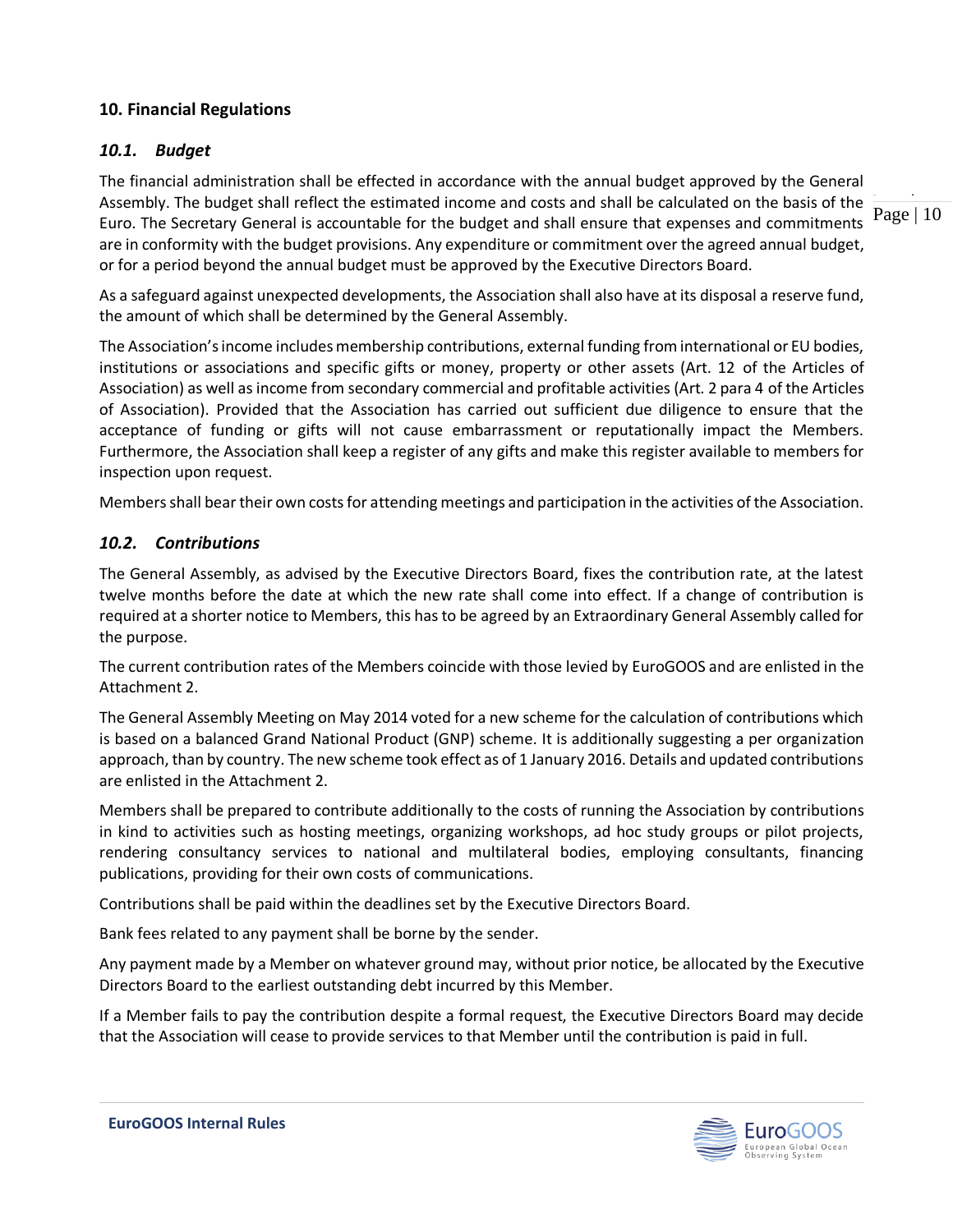## <span id="page-10-0"></span>**Attachment 1 Working Groups and Task Teams**

#### **Working Groups:**

- Biological Observation Working Group (BIOWG)
- Coastal Working Group (Coastal WG)
- Data Management, Exchange and Quality Working Group (DATA-MEQ)
- Science Advisory Working Group (SAWG)
- Technology Plan Working Group (TPWG)

#### **Task Teams:**

- Animal-Borne Instruments (ABI) Task Team
- Argo floats (Euro-Argo) Task Team
- Ferrybox Task Team
- Fixed Platforms Task Team
- Gliders Task Team
- HF-Radar Task Team
- Tide Gauges Task Team

 $\frac{1}{p}$ Page | 11

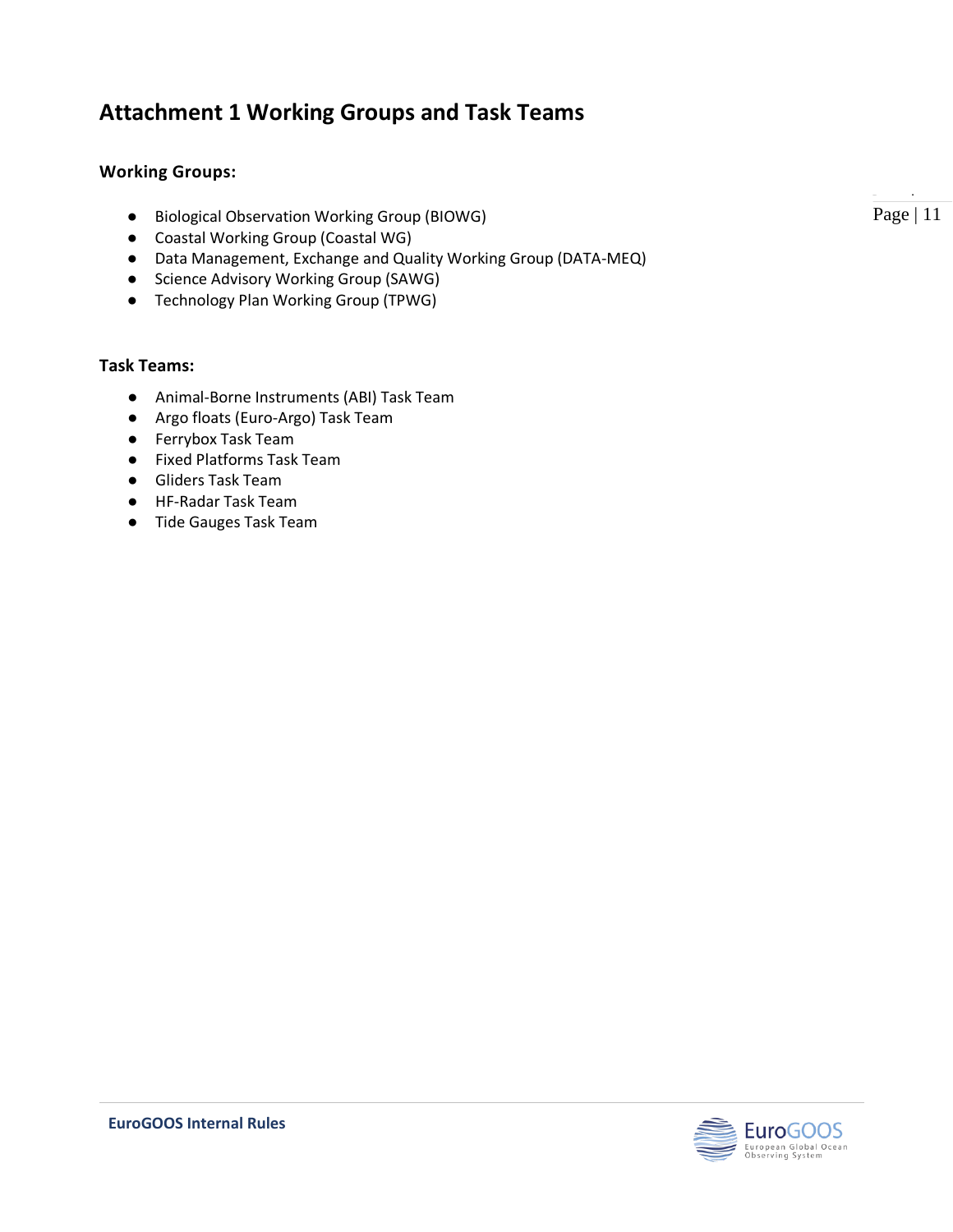# <span id="page-11-0"></span>**Attachment 2. Member fees**

The Member of the Association contributions scheme is based on a ranking of countries according to a mixed GDP & GDP-per-capita index. The GDP values are from 2013. It is proposed that the ranking is revisited every five years. Five groups of countries are identified.

| <b>Name</b>                                                                                        | Country | Contribution | <b>Class</b>   |
|----------------------------------------------------------------------------------------------------|---------|--------------|----------------|
| French Research Institute for Exploitation of the Sea, Ifremer                                     | France  | 12 000       | 5              |
| Mercator Ocean international, MOi                                                                  | France  | 12 000       | 5              |
| French Naval Hydrographic and Oceanographic Service<br>(SHOM)                                      | France  | 12 000       | 5              |
| Centre for Environment, Fisheries and Aquaculture, Cefas                                           | UK      | 12 000       | 5              |
| Natural Environment Research Council, NERC/NOC                                                     | UK      | 12 000       | 5              |
| Met Office                                                                                         | UK      | 12 000       | 5              |
| Helmholtz-Zentrum Hereon (Hereon)                                                                  | Germany | 12 000       | 5              |
| Federal Maritime and Hydrographic Agency, BSH                                                      | Germany | 12 000       | 5              |
| Spanish Institute of Oceanography, IEO                                                             | Spain   | 10 000       | 4              |
| Puertos del Estado, Spain                                                                          | Spain   | 10 000       | 4              |
| Balearic Islands Coastal Ocean Observing and Forecasting<br>System, SOCIB                          | Spain   | 10 000       | 4              |
| Oceanic Platform of the Canary Islands, PLOCAN                                                     | Spain   | 10 000       | 4              |
| <b>AZTI</b>                                                                                        | Spain   | 10 000       | 4              |
| Euro-Mediterranean Centre on Climate Change, CMCC                                                  | Italy   | 10 000       | 4              |
| National Institute of Geophysics and Volcanology, INGV                                             | Italy   | 10 000       | 4              |
| National Research Council of Italy, CNR                                                            | Italy   | 10 000       | 4              |
| Italian National Institute for Environmental Protection and<br>Research, ISPRA                     | Italy   | 10 000       | 4              |
| National Institute of Oceanography and Experimental<br>Geophysics, OGS                             | Italy   | 10 000       | 4              |
| Italian National Agency for new technologies, energy and<br>sustainable economic development, ENEA | Italy   | 10 000       | 4              |
| Institute of Marine Research, IMR                                                                  | Norway  | 10 000       | $\overline{4}$ |
| Nansen Environmental and Remote Sensing Center, NERSC                                              | Norway  | 10 000       | 4              |
| Norwegian Meteorological Institute, MET Norway                                                     | Norway  | 10 000       | 4              |
| Norwegian Institute for Water Research, NIVA                                                       | Norway  | 10 000       | 4              |

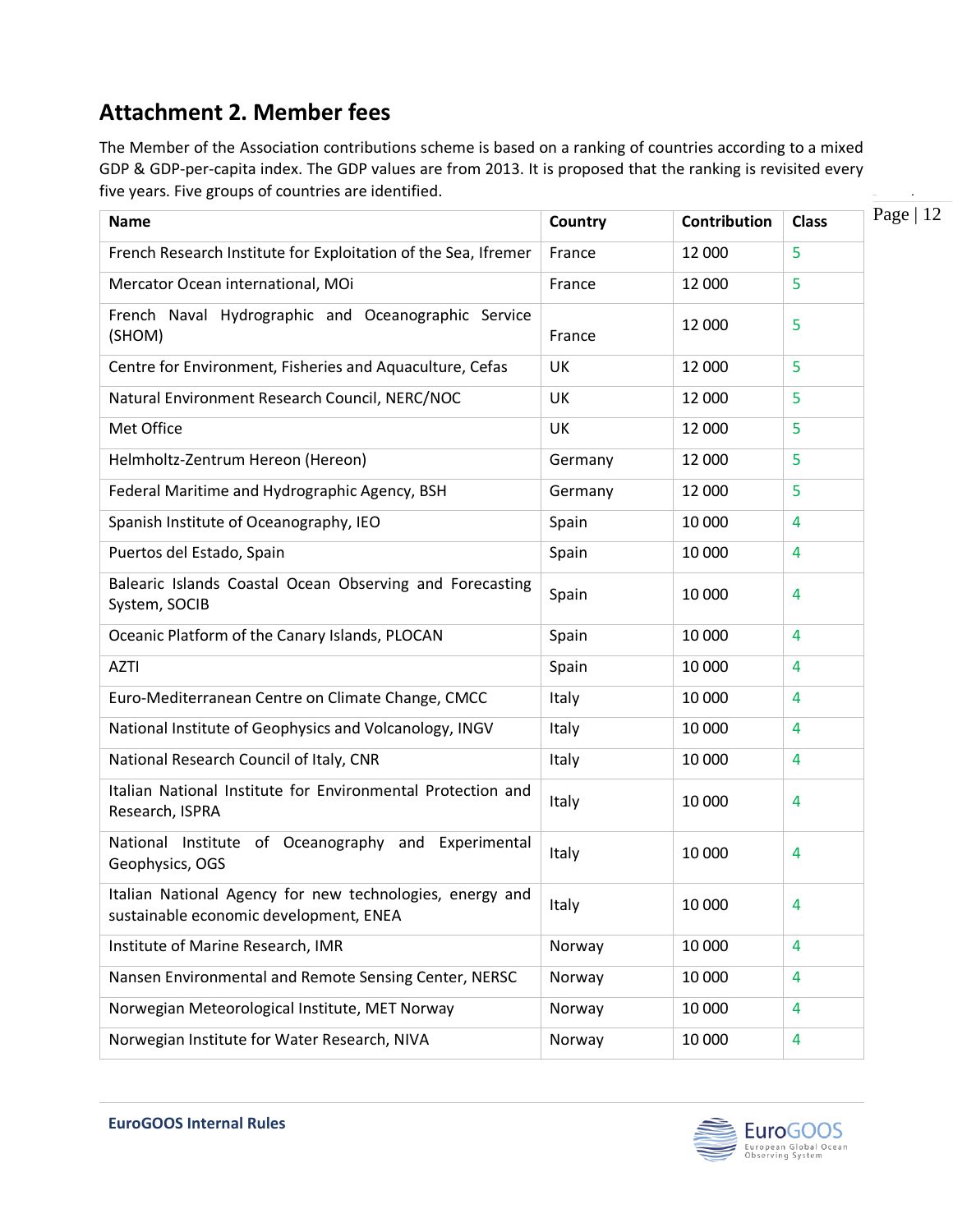| Institute for Delta Technology, Deltares                                  | Netherlands | 8500    | 3              |           |
|---------------------------------------------------------------------------|-------------|---------|----------------|-----------|
| Royal Netherlands Meteorological Institute, KNMI                          | Netherlands | 8500    | 3              |           |
| Rijkswaterstaat                                                           | Netherlands | 8500    | 3              |           |
| Agency for Maritime and Coastal Services, MDK                             | Belgium     | 8500    | $\overline{3}$ | Page   13 |
| Royal Belgian Institute of Natural Sciences, RBINS, OD Nature             | Belgium     | 8500    | 3              |           |
| Finnish Meteorological Institute, FMI                                     | Finland     | 8500    | 3              |           |
| Swedish Meteorological & Hydrological Institute, SMHI                     | Sweden      | 8500    | 3              |           |
| Danish Meteorological Institute, DMI                                      | Denmark     | 8500    | $\overline{3}$ |           |
| Defence Centre for Operational Oceanography, FCOO                         | Denmark     | 8500    | 3              |           |
| Irish Marine Institute, MI                                                | Ireland     | 8500    | 3              |           |
| Institute of Meteorology and Water Management, IMGW PIB                   | Poland      | 5 0 0 0 | $\overline{2}$ |           |
| Institute of Oceanology, Polish Academy of Sciences, IO-PAN               | Poland      | 5 0 0 0 | $\overline{2}$ |           |
| Gdynia Maritime University, Maritime Institute (IM-UMG)                   | Poland      | 5 0 0 0 | $\overline{2}$ |           |
| Hydrographic Institute, HI                                                | Portugal    | 5 0 0 0 | $\overline{2}$ |           |
| Portuguese Institute for the Ocean and Atmosphere, IPMA                   | Portugal    | 5 0 0 0 | $\overline{2}$ |           |
| Hellenic Centre for Marine Research, HCMR                                 | Greece      | 5 0 0 0 | $\overline{2}$ |           |
| Tallinn University of Technology, Marine Systems Institute,<br><b>MSI</b> | Estonia     | 3 500   | 1              |           |
| National Institute of Biology, NIB                                        | Slovenia    | 3 500   | $\mathbf{1}$   |           |
| Slovenian Environment Agency                                              | Slovenia    | 3 5 0 0 | $\mathbf{1}$   |           |
| Croatian Meteorological and Hydrological Service, DHMZ                    | Croatia     | 3 5 0 0 | $\mathbf{1}$   |           |
| Croatian Institute of Oceanography and Fisheries, IZOR                    | Croatia     | 3 500   | $\mathbf{1}$   |           |

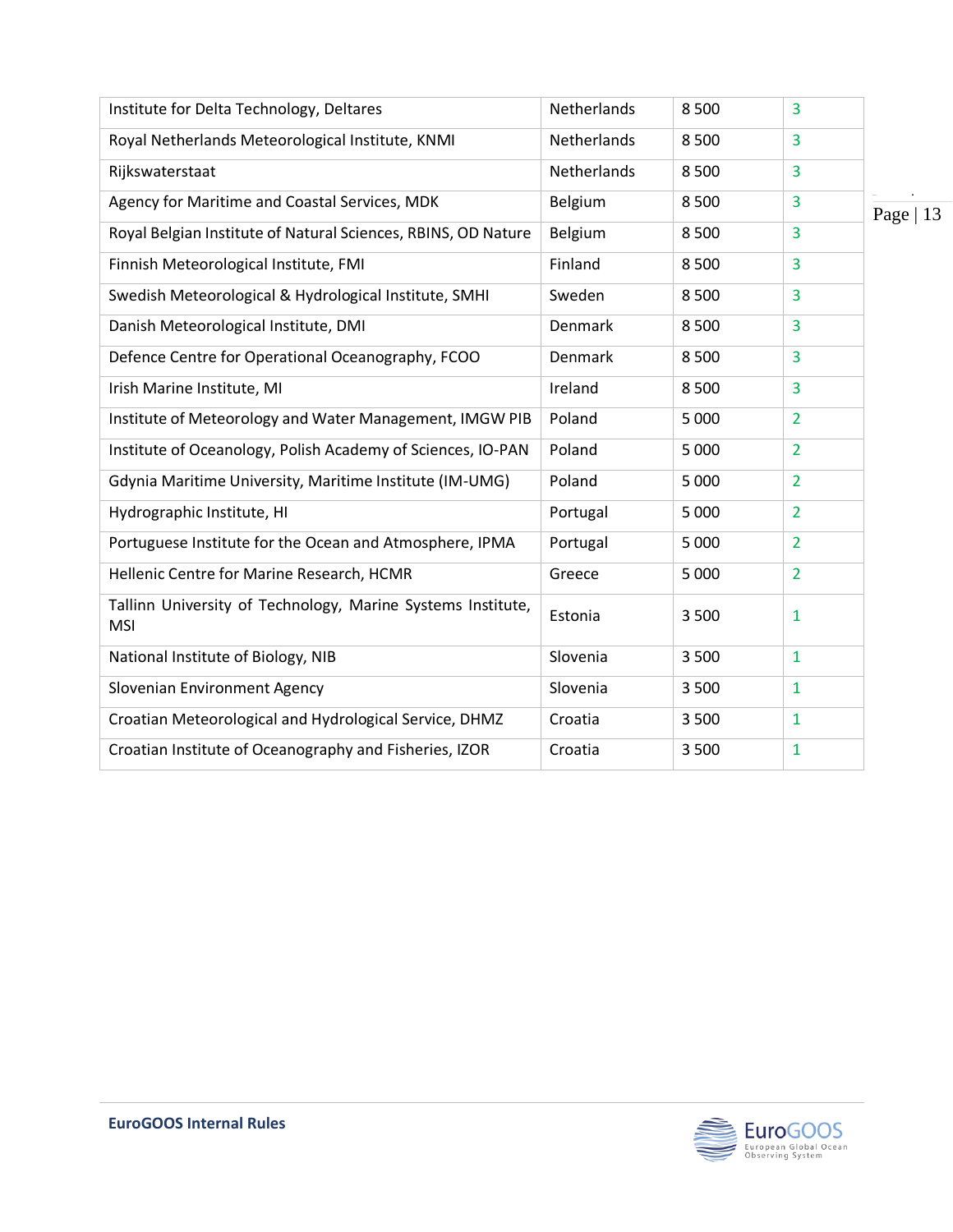### **Attachment 3. Change log**

Document: EuroGOOS Internal Rules Date: 24/07/2013

<span id="page-13-0"></span>**Change No. Change Type Description of Change Requestor Date Submitted Date Approved Status Comments** CL001 Clarifications a. para 3.1. Admission guidelines and criteria. b. para 8. Establishment of subsidiary bodies (Attachment 1). c. Minor yet important addition in the para 11.2. Contributions (in para 3). Annual Meeting J. Johannessen 21-23 May 2014 05 March 2015 Approved EG15.22 Member fees with a new scheme for the calculation of contributions were moved in the Attachment 2. Document EG15.24 CL002 Design, clarification, update a. Document was designed to be used as stand-alone document. b. Chair/Vice-Chair election clarification added. c. Annual Meeting id changed to General Meeting. d. New membership contributions updated in Attachment 2 according to the new calculation method. e. Two Task Teams E. Buch 15 February 2016 27 May 2016  $\vert$  Approved